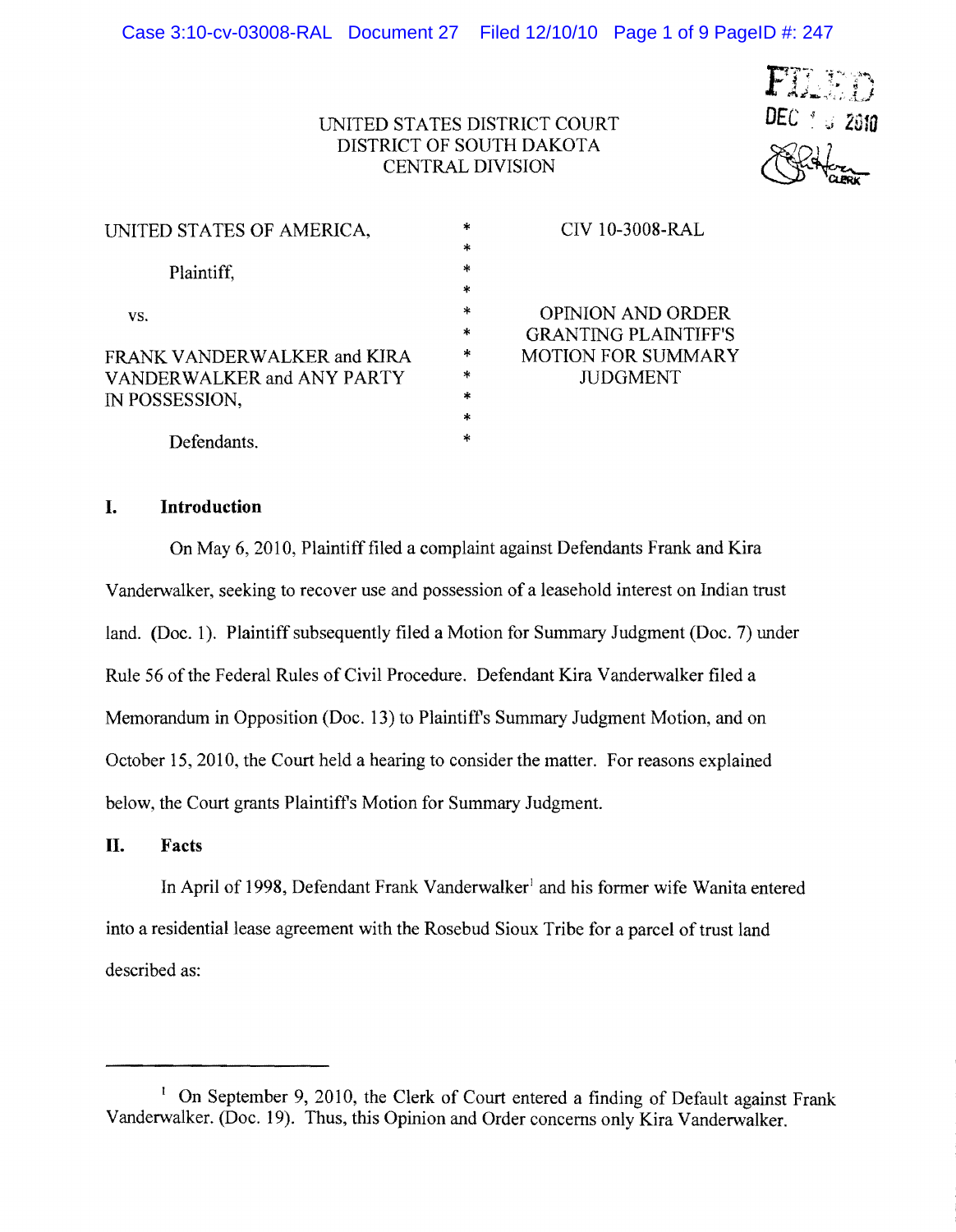SE1/4SE1/4SE1/4 of Section 3, Township 41 North, Range 29 West, 6th PM, containing 2.50 acres, M/L, and (subject to prior valid existing right of way).

(Doc. 13-1). The residential lease agreement gave the Rosebud Sioux Tribe the right of first refusal in the event that Frank or Wanita defaulted on any mortgage for which the lease was pledged as security. (Doc. 13-1).

**In** October of2000, Frank and Wanita entered into a leasehold mortgage agreement, putting their interest in the parcel of trust land up as security for a loan they received from Wells Fargo Home Mortgage, Inc. ("Wells Fargo"). (Doc. 13-3). Unfortunately, Frank and Wanita defaulted on the loan, and in April of 2002, Wells Fargo notified the Rosebud Sioux Tribe that the loan was in default and that the Tribe had the right of first refusal to acquire Frank's interest in the property. (Doc. 13-6). As of March 2001, however, the original lease agreement had been modified, and the ownership of the parcel of trust land had been transferred from the Rosebud Sioux Tribe to the Tribal Land Enterprise. (Doc. 13-5). Tribal Land Enterprise is an entity that was formed on April 16, 1943 by the Rosebud Sioux Tribe as a corporation under the Indian Reorganization Act. (Doc. 26). The Bureau of Indian Affairs approved and recorded this transfer. (Doc. 13-5).

Following Frank and Wanita's default, Wells Fargo transferred its interest in the mortgage to the Secretary of Housing and Urban Development ("HUD"). In April of 2004, the Government, on behalf of HUD, brought a federal foreclosure action against Frank, Wanita, and the Rosebud Sioux Tribe. (Doc. 13-7, 13-8). The 2004 Complaint did not name Tribal Land Enterprise as a party. **In** July of 2004, the Rosebud Sioux Tribe responded to the Government's complaint, stating that the Tribe would exercise its right of first refusal by paying the balance of the loan or assuming the mortgage. (Doc. 13-9). The Rosebud Sioux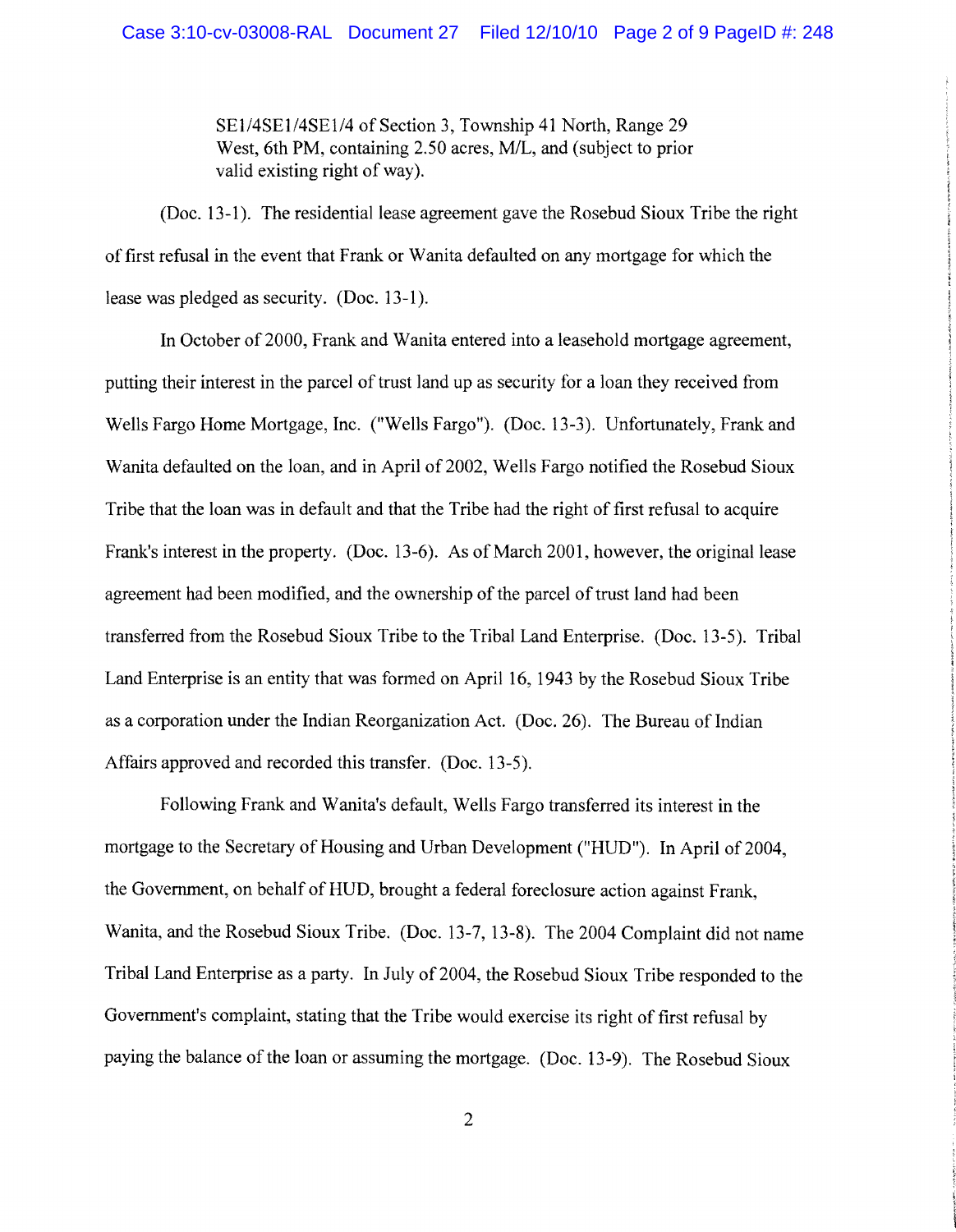I

**International** 

I.<br>International

,

Tribe failed to pay the balance or assume the mortgage, however, and in November of 2005, the Honorable Charles B. Kornmann entered a Judgment of Foreclosure and Decree of Sale 1 against Frank, Wanita, and the Rosebud Sioux Tribe. (Doc. 13-13). The Judgment of 1 Foreclosure ordered Frank and Wanita Vanderwalker to vacate the premises upon expiration of their 180-day right of redemption. (Doc. 13-13). Frank and Wanita never appealed the foreclosure judgment or redeemed the property interest within the 180-day period set forth in their mortgage and the foreclosure judgment. As a result of the Decree of Sale, the property was sold at a public auction in February of 2006. Civ. 04-3009 (Doc. 25). The Government was the only bidder at the public auction, and received a marshal's deed conveying Frank and Wanita's interest in the leasehold to the Government. Civ. 04-3009 (Doc. 25). The interest of the Government as sole owner of the lease and residence and appurtenances on the trust property was duly recorded with the Bureau of Indian Affairs as Doc. No. 73918, thus extinguishing any interest Frank or Wanita Vanderwalker had in the property. (Doc. 1-1).

Frank and Wanita Vanderwalker later divorced. Although Frank no longer had any I interest in the trust property and the Judgment of Foreclosure required him to vacate the premises, he continued to reside there. Following his divorce from Wanita, Frank married Kira Vanderwalker and moved her and her children onto the trust property. In January of 2008, Frank Vanderwalker executed a document that removed Wanita Vanderwalker's name from the lease and replaced it with the name of his new wife, Kira. (Doc. 13-15). The document made no other changes to the original terms of the lease, and although it also concerns Kira Vanderwalker, only Frank Vanderwalker's signature appears on the document. (Id.). At the time Frank Vanderwalker executed the document, he no longer had any interest in the leasehold and his 180-day right of redemption had expired.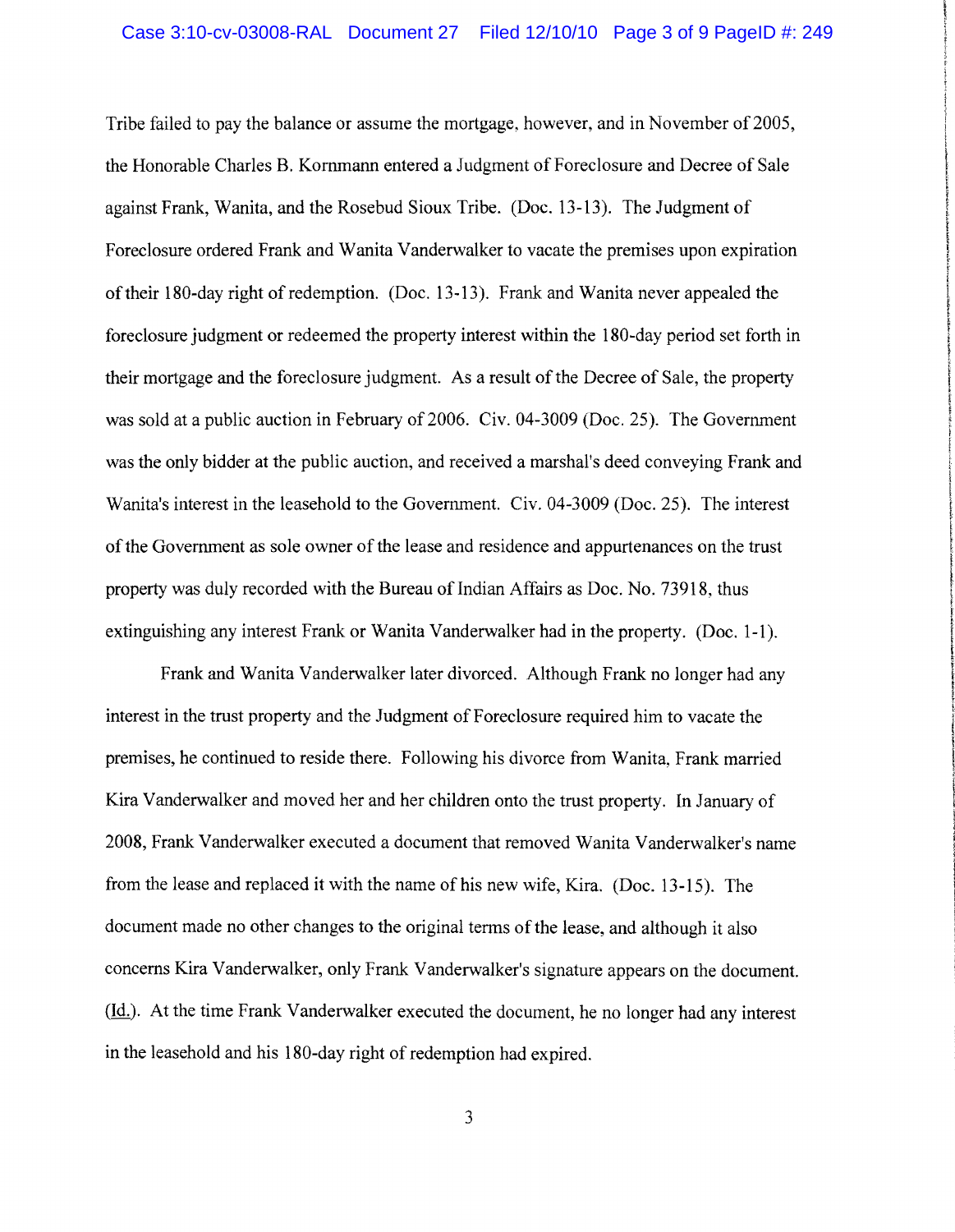the community of

! !

**INVESTIGATION** 

finales in

**I** 

t

**In developed a combined bill complete** 

**handelaber** 

**IN THE REAL PROPERTY AND hidden** 

*<u>incoment</u>* 

*<u>ALCORATION CONTINUES.</u>* 

The Government has notified Frank and Kira Vanderwalker that they do not have permission to occupy the leasehold property, and has demanded that the Vanderwalkers vacate the property. (Doc. 1-2). The Government brought this second action to recover use and possession of the property against Frank, Kira, and anyone else in possession of the property. (Doc. 1). Frank did not answer the Complaint and default judgment entered against him. (Doc. 19). Kira answered and resisted the Government's Motion for Summary Judgment, asserting that the Government failed to properly foreclose on the leasehold interest by failing to name Tribal Land Enterprises in the 2004 lawsuit. (Doc. 13, 14).

#### **III.** Standard of Review

Under Rule 56 of the Federal Rules of Civil Procedure, summary judgment should be granted "if the pleadings, the discovery and disclosure materials on file, and any affidavits show that there is no genuine issue as to any material fact and that the movant is entitled to judgment as a matter of law." A party opposing a properly made and supported motion for summary judgment "may not rely merely on allegations or denials in its own pleading; rather, its response must - by affidavits or as otherwise provided in this rule - set out specific facts showing a genuine issue for trial." Fed. R. Civ. P. 56(e). "To survive summary judgment, a plaintiff must substantiate his allegations with enough probative evidence to support a finding in his favor." Adam v. Stonebridge Life Ins. Co.,  $612$  F.3d 967, 971 (8th Cir. July 15, 2010) (quoting Roeben v. BG Exelsior Ltd. P'ship, 545 F.3d 639,642 (8th Cir. 2008». In a I determination of whether summary judgment is warranted, the evidence is "viewed in the light most favorable to the nonmoving party." True v. Nebraska, 612 F.3d 676, 679 (8th Cir. July 9, 2010 (quoting Cordry v. Vanderbilt Mortgage & Fin., Inc., 445 F.3d 1106, 1109 (8th Cir. 2006). "If opposing parties tell two different stories, the court must review the record.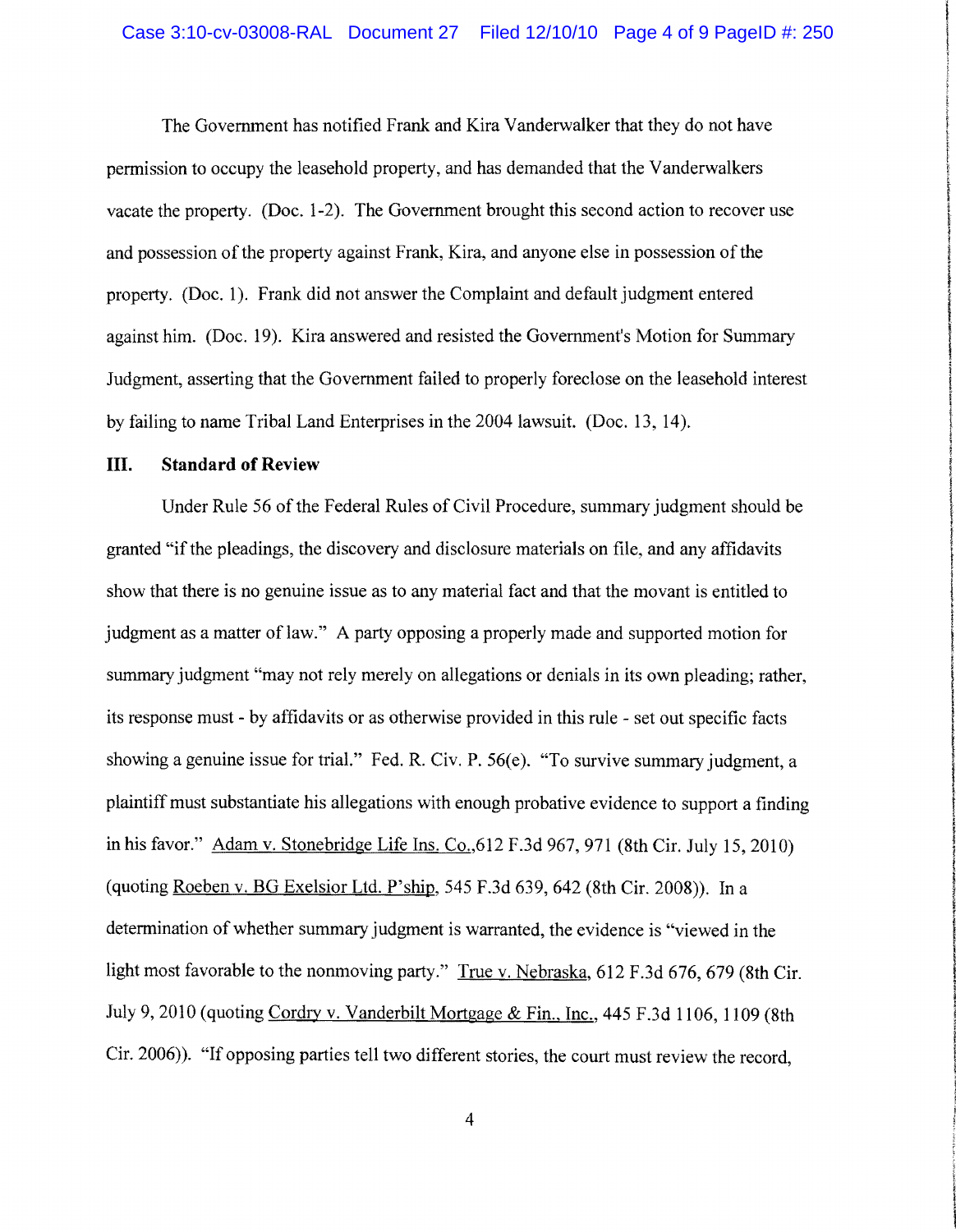determine which facts are material and genuinely disputed, and then view those facts in a light most favorable to the non-moving party, as long as those facts are not so blatantly contradicted by the record that no reasonable jury could believe them." Id. (internal quotations omitted).

# **IV. Discussion**

Standing is a "threshold inquiry" that must be resolved before reaching the merits of a claim. Medalie v. Bayer Corp., 510 F.3d 828, 829 (8th Cir. 2007) (citing City of Clarkson Valley v. Mineta, 495 F.3d 567, 569 (8th Cir. 2007)). Generally, a party "may only assert his own injury in fact and 'cannot rest his claim to relief on the legal rights or interests of third parties." Hodak v. City of St. Peters, 535 F.3d 899, 904 (8th Cir. 2008) (citing Warth v. Seldin, 422 U.S. 490, 498-99 (1975)). It is "only in exceptional circumstances [that] a party [may] have standing to assert the rights of another." Oerhleins v. Hennepin Cnty., 115 F.3d 1372, 1378-79 (8th Cir. 1997) (citing Warth, 422 U.S. at 499).

**International** 

I<br>I<br>I<br>I<br>I<br>I<br>I

!

**Children** Complete

~

 $\overline{\phantom{a}}$ 

Here, Kira Vanderwalker was not a party to the residential lease agreement entered into by Frank and Wanita Vanderwalker. Nor was she a party to either the leasehold mortgage agreement or the subsequent foreclosure action. Additionally, Frank's 2008 substitution of Kira for Wanita on the lease agreement failed to vest Kira with any rights to the property, because by that time both Frank and Wanita's interests already had been extinguished. In spite of this, Kira now attempts to attack the validity of the foreclosure judgment by claiming that the Government failed to notify the Tribal Land Enterprise of its right to purchase the Vanderwalkers' interest in the property. Any failure to provide notice, however, affected only the rights of Tribal Land Enterprise, and not those of Kira Vanderwalker. Kira did not receive her claimed right in the leasehold property from Tribal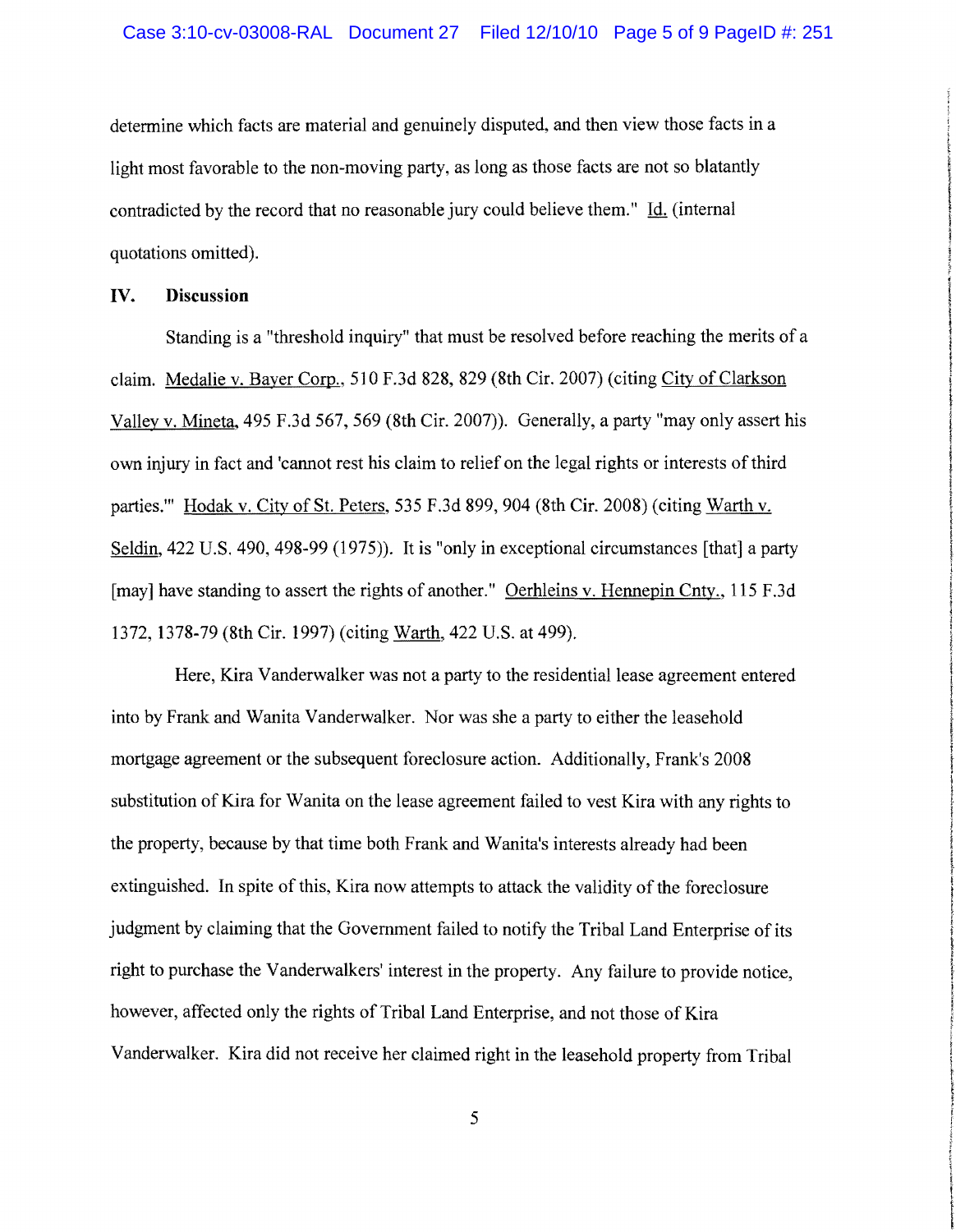Land Enterprise, but rather from Frank after the time all of his rights in the leasehold property were extinguished by an order of this Court.

Furthermore, Kira has failed to demonstrate any "exceptional circumstances" present in this case that would warrant allowing her to assert the rights of Tribal Land Enterprise. See generally Johnson v. Missouri, 142 F .3d 1087, 1090 (8th Cir. 1998) ("Before a litigant will be allowed to assert a claim on behalf of a third party, the litigant must show, among other things, that the third party is unable to protect its own interests.") (citation omitted). Kira is not a representative of Tribal Land Enterprise and does not base her claim of any right to the leasehold premises on any relationship with Tribal Land Enterprise. Tribal Land Enterprise at no time has sought to intervene in this case. There is no indication that Tribal Land Enterprise is unable to protect its own interests. Accordingly, the Court finds that Kira Vanderwalker lacks standing to challenge the foreclosure judgment.

Kira also argues that the Government failed to exhaust tribal remedies by not bringing this case in tribal court. "The tribal exhaustion doctrine is based on a 'policy of supporting tribal self-government and self-determination,' and it is prudential, rather than jurisdictional." Gaming World International, Ltd. v. White Earth Band of Chippewa, 317 F.3d 840, 849 (8th Cir. 2003) (citations omitted). "Exhaustion is mandatory, however, when a case fits within the policy" of supporting tribal self-government and self-determination. Id. (citing Duncan Energy Co. v. Three Affiliated Tribes, 27 F.3d 1294, 1300 (8th Cir. 1994); Burlington R.R. Co. v. Crow Creek Tribal Council, 940 F.2d 1239, 1245 (9th Cir. 1991 )). Here, this Court has jurisdiction over the case based on 28 U.S.C. § 1345 because the United States is a party. 28 U.S.C. § 1345 ("Except as otherwise provided by Act of Congress, the district courts shall have original jurisdiction of all civil actions, suits or proceedings commenced by the United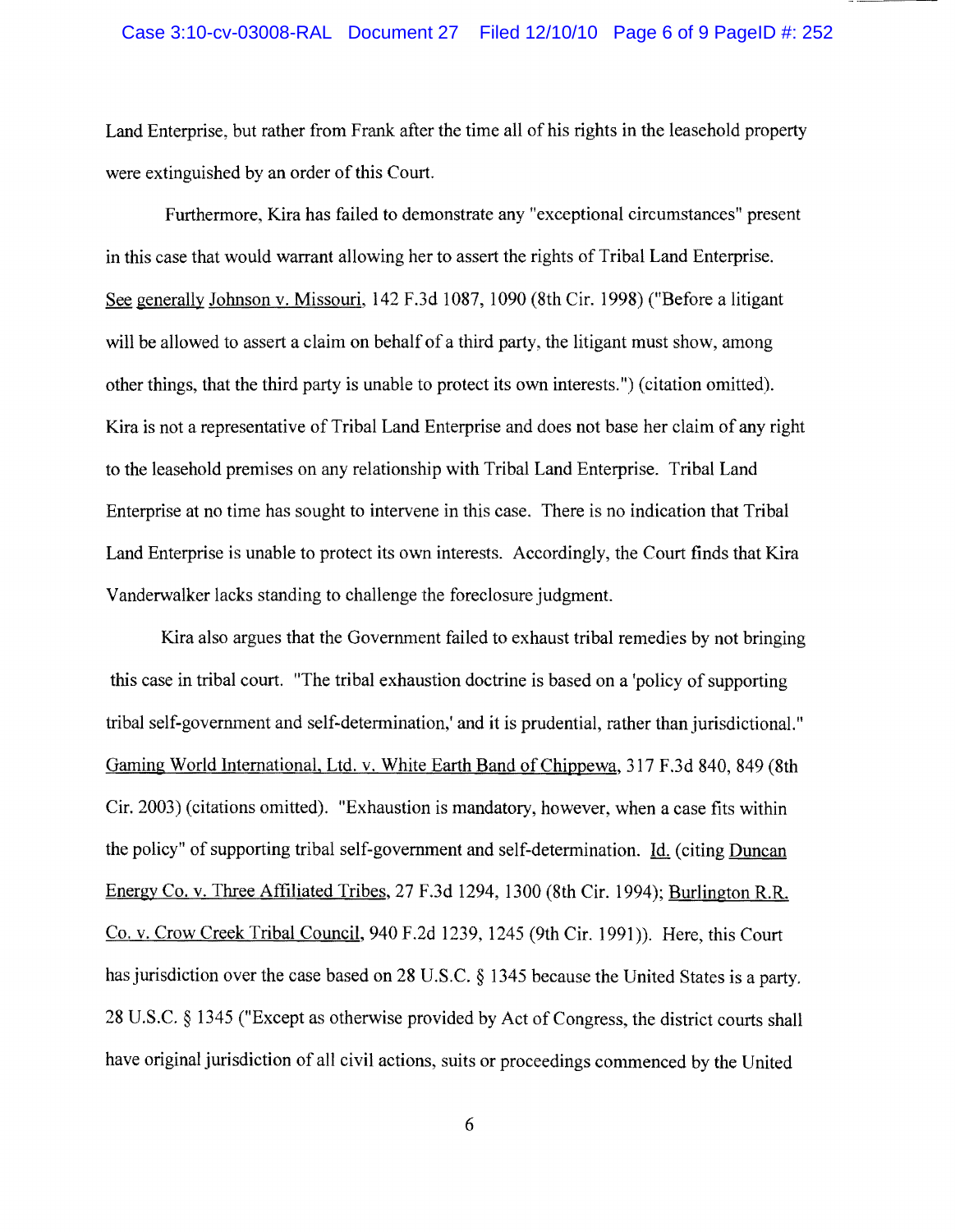States ..."). Further, this is not an instance where either tribal self-government or selfdetermination is implicated. Instead, this is a dispute between the Government and individuals who have refused to vacate a leasehold interest, notwithstanding the foreclosure of that interest by the Government. In this case, the Rosebud Sioux Tribe is not a named party, did not exercise its rights in the prior litigation to preserve an interest in the leasehold, and thus has no direct interest. The Government was not required to exhaust tribal remedies before bringing this action in federal court. See United States v. American Horse, 352 F.Supp. 2d 984,990 (D.N.D. 2005) (action by United States to foreclose tribal member's leasehold interest did "not involve tribal-related activities so as to require tribal exhaustion prior to filing" in federal court).

# **V. CONCLUSION**

Based on the foregoing, it is hereby

ORDERED that Plaintiffs Motion for Summary Judgment (Doc. 7) is granted. It is further

# ORDERED that

1. The Defendants and all other occupants are ordered to peacefully deliver possession of the leasehold property to the United States, including the delivery, to HUD or its designee, of all keys to the residence and to any appurtenances, on or before January 7, 2011;

2. A permanent injunction enters prohibiting the Defendants at any time after January 7,2011, from re-entering, using, occupying or possessing the leasehold property without the express and written permission of HUD, its designee, assignee or successor in interest and prohibiting the Defendants from interfering with the sale or lease of the property by HUD;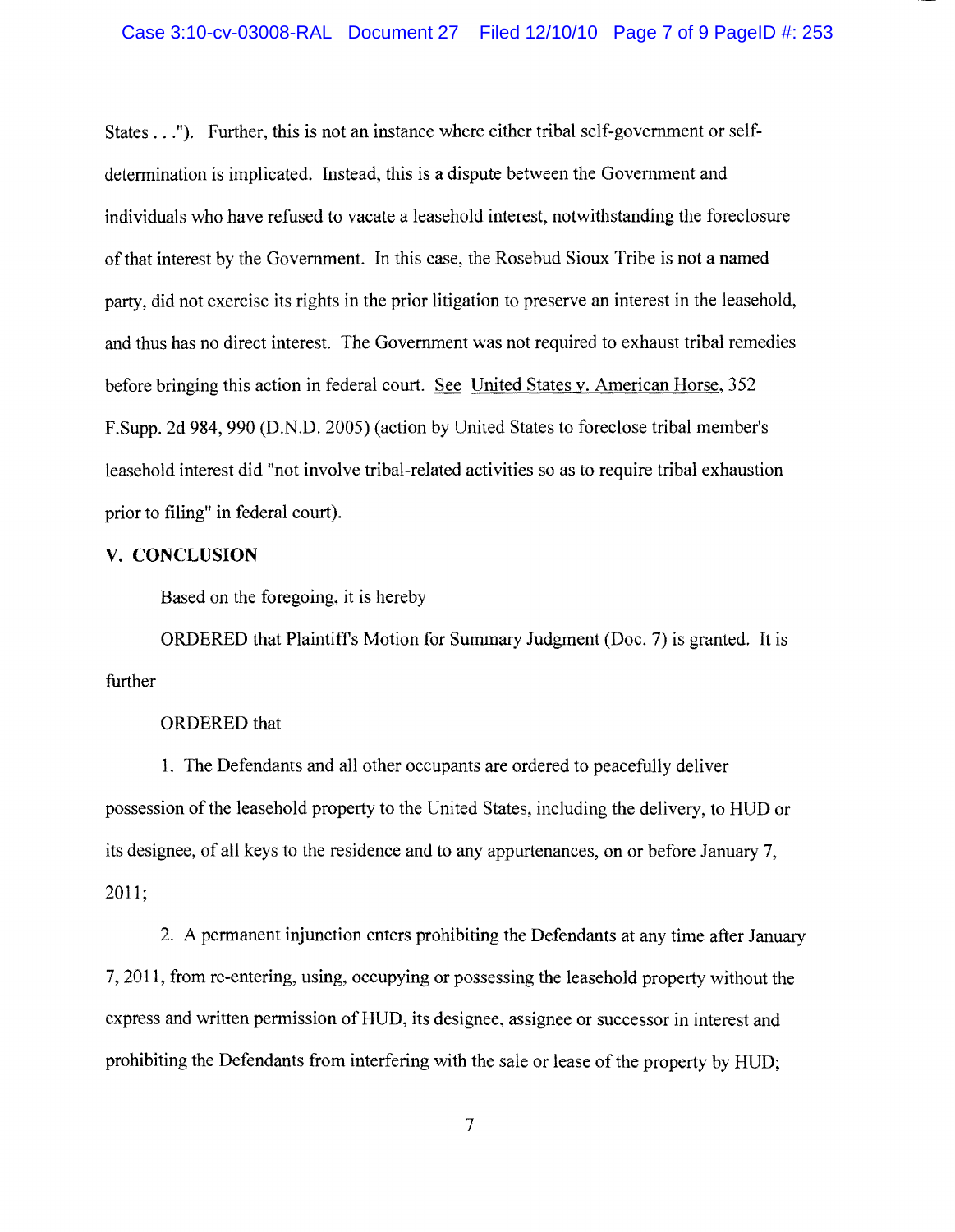3. The United States Marshal is authorized and directed from and after January 7, 2011, to enforce the delivery of possession to the United States, if necessary, by the forcible removal and detention of the Defendants or others who may attempt to interfere with the delivery of possession;

4. The United States is authorized and directed to remove the Defendants' personal property from the premises should the Defendants fail to do so on or before January 7, 2011, and the United States Marshal shall oversee the removal of Defendants' personal property and secure the leasehold property from further occupancy by the Defendants or other unauthorized persons;

5. The Defendants are required to reimburse the United States Marshal and the Plaintiff for the expenses and costs incurred as a result of this action and for such other costs and expenses as permitted by law. Those costs and expenses should include, but not be limited to, the costs of personal service; of on-site supervision of the removal of the Defendants; of hiring workers to remove personal property from the residence, if necessary; and of hiring a locksmith to change the locks and otherwise secure the premises from re-entry by the Defendants or others to whom they may have given keys;

6. The United States shall not be liable for the loss of, or damage to, any personal property that it is forced to remove from the residence or appurtenances due to Defendants' failure to do so; and that the United States has no duty to the Defendants to store or secure any personal property the Defendants fail to remove;

7. Plaintiff shall be entitled to judgment for damages for any waste to the property occasioned by the Defendants' unauthorized use, possession and refusal to peacefully vacate.